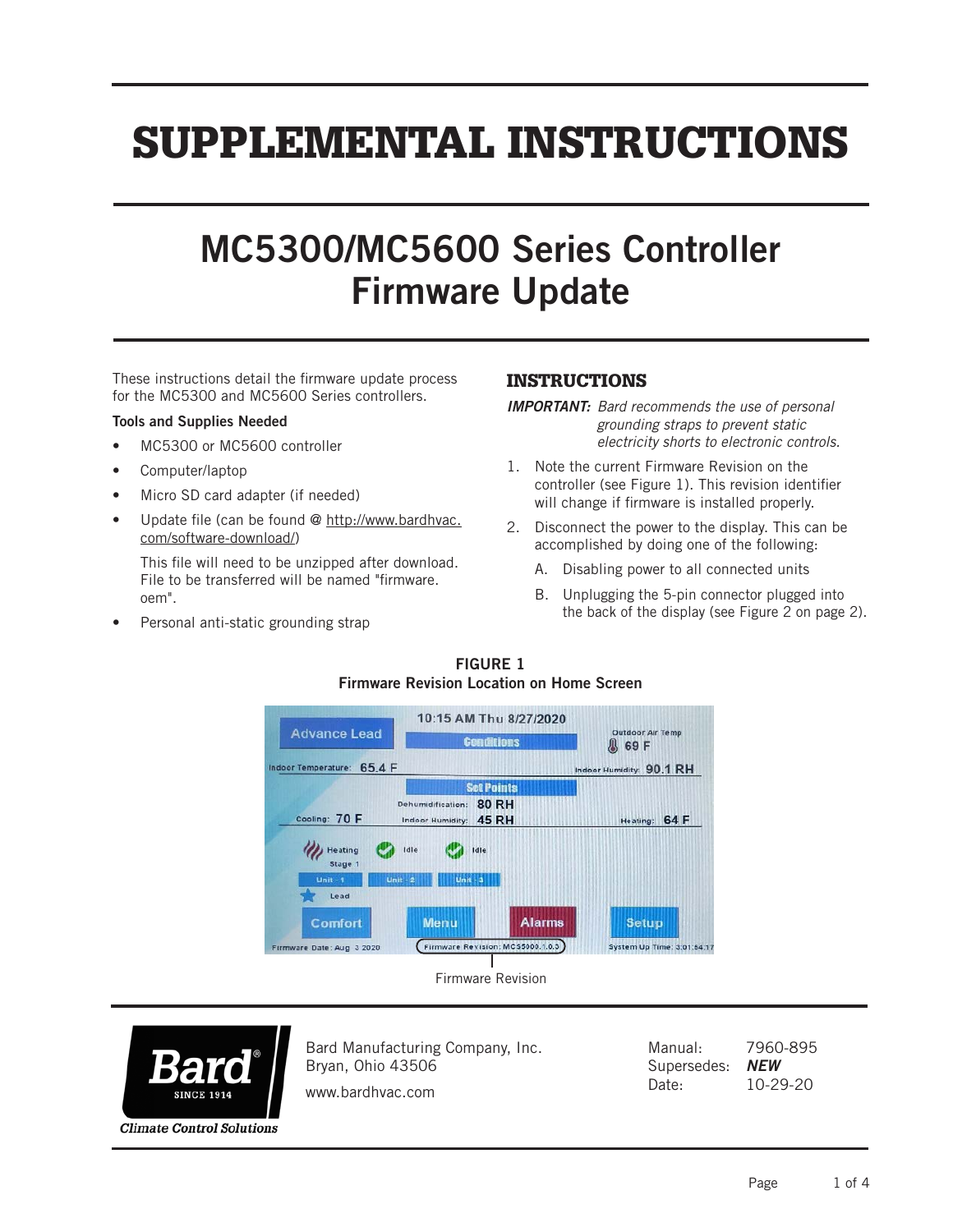FIGURE 2 Back of Controller Touch Screen Display



- 3. Remove the micro SD card.
	- A. The micro SD card slot is located on the back of the display (see Figure 2).
	- B. Push micro SD card into card slot to release the retention mechanism and then it will be able to be removed easily.
- 4. Transfer "firmware.oem" file to the micro SD card. (A micro SD card adapter may be required if the computer/laptop is not equipped with a micro SD card reader.)
	- A. Download update file. The file can be found @ http://www.bardhvac.com/software-download/.
	- B. Unzip file after download (see Figure 3). Software file to be transferred will be named "firmware.oem" (see Figure 4).
	- C. Transfer the file only (firmware.oem) to the micro SD card (see Figure 5 on page 4).
- 5. Re-install the micro SD card in micro SD card slot on back of controller. Confirm that remote U/D jumper is in place (see Figure 2).
- 6. Reapply power to the controller/display via method used in Step 2.
- 7. Verify the firmware has installed correctly. The firmware revision displayed should match the revision of firmware downloaded or installed (see Figure 1). (The title/name of folder from which firmware was acquired should match the revision displayed if downloaded from bardhvac.com.)

After a successful firmware update, two recovery files are created and stored on the micro SD card: firmware. old and firmware.current (see Figure 6 on page 4). The firmware.old file will restore the controller back to the firmware revision that was previously on the controller. The firmware.current is a copy of the firmware revision that is being installed on the controller. These files are only needed if there is an issue after updating.

To use these recovery files to update the firmware revision, they need to be renamed. The extension (the part of the filename to the right of the period or the underlined portion of the filename: firmware.old) needs to be renamed "oem". For example, firmware.current is only usable if renamed firmware.oem. After renaming the file, it can be used in the update process outlined in these instructions to update the controller. This prevents an update interruption or fail from rendering a controller inoperable due to not having a firmware file available. It is also a failsafe against any firmware updates that are found to be incompatible with the site/ equipment. This should allow for a worry-free firmware update experience.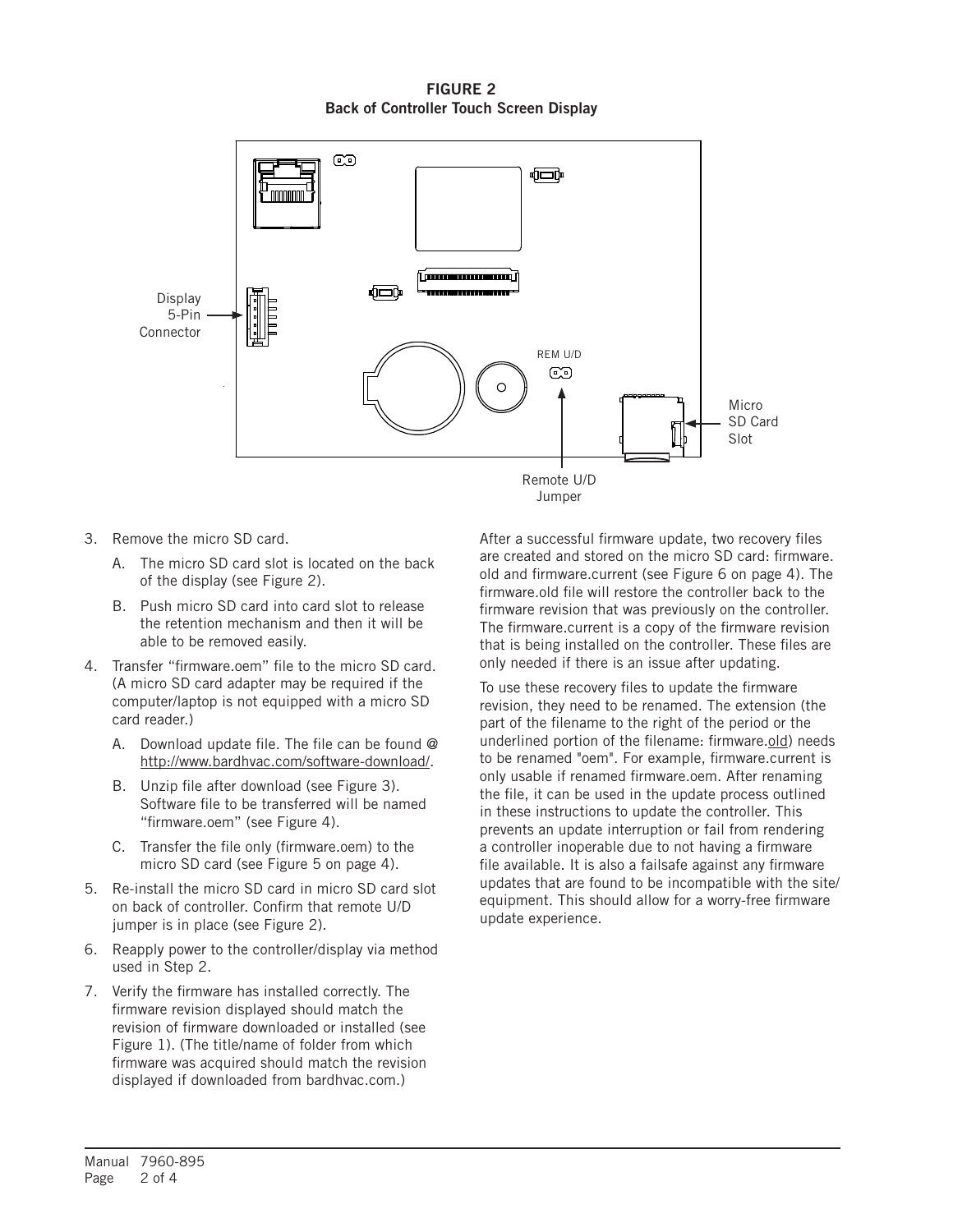### FIGURE 3 Unzip Downloaded Update File